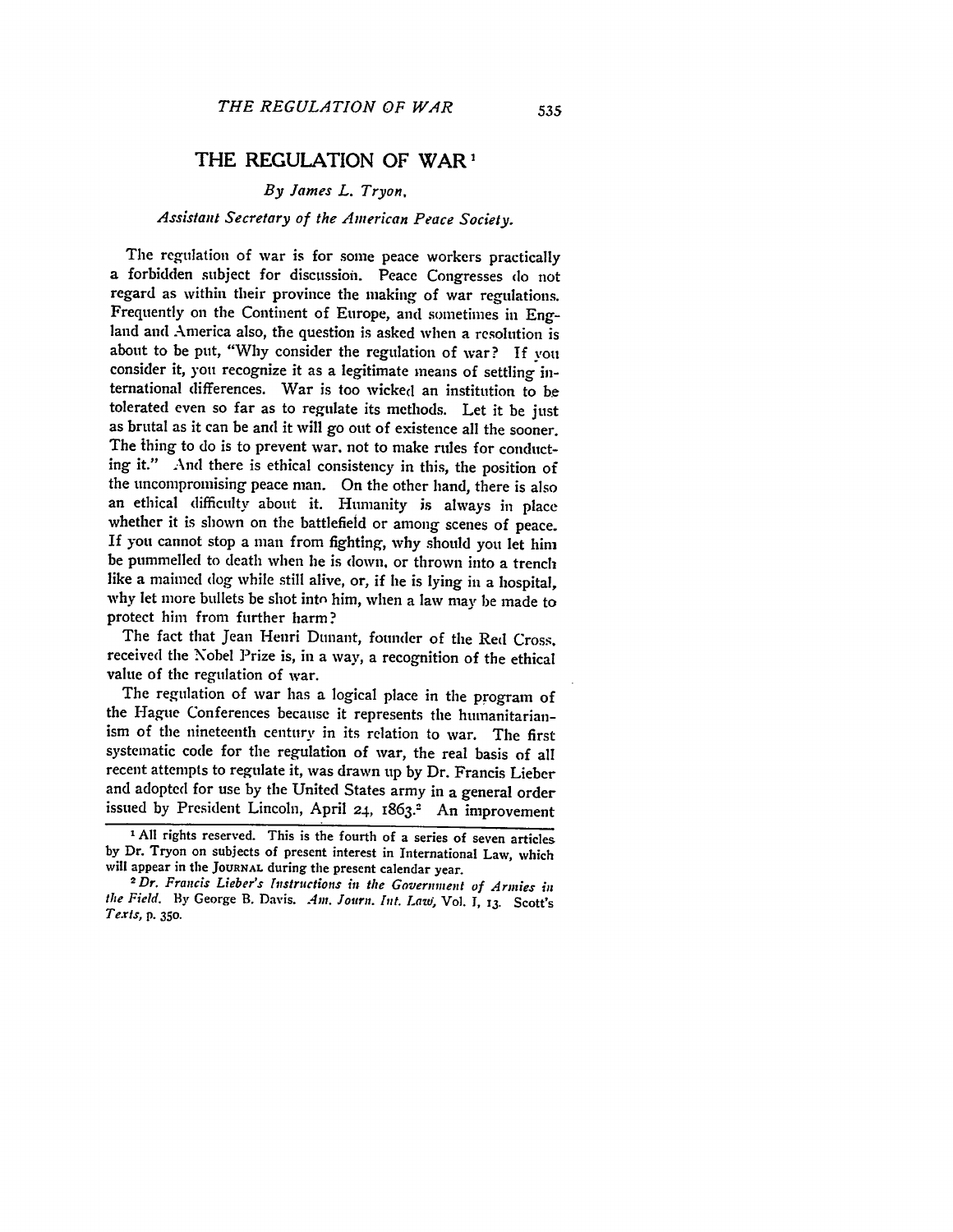**upon** this was made at the Brussels Conference of August **27,** i874' and again at the meeting of the Institute of International Law at Oxford, Sept. 9, 1880,<sup>4</sup> the results of which may be found in the convention with respect to the Laws and Customs of War on Land **'** adopted by the Hague Conferences of 1899 and **1907.** Alongside these should be placed the Declaration of St. Petersburg, Nov. 29 (Dec. 11, old style) 1868,<sup>6</sup> which, in explaining reasons for renouncing certain explosives with a view to lessening the horrors of war, gives the spirit of war regulations. It says:

That the only legitimate object which states should endeavor to accomplish during war is to weaken the military force of the enemy; that for this purpose, it is sufficient to disable the greatest possible number of men; that this object would be exceeded by the employment of arms which uselessly aggravate the sufferings of disabled men, or render their death inevitable.

To put the matter in the language of Mr. Holls (Mohonk report for I9o, p. i **i) :**

The idea which lies at the foundation is that in a war between civilized nations there should be not only no unnecessary cruelty, but no greater interruption of peaceful industry than is unavoidable.

All the topics relating to this subject have been discussed by some of the ablest writers on international law.<sup>7</sup>

**<sup>6</sup>**Scott's *Texts,* p. **381.**

**<sup>7</sup>**See especially the following writers: Holls, **93-117.** J. B. Moore, *Int. Law Digest,* Vol. **VII, pp.** 152-341. Hull, *The Two Hague Confercnces,* pp. 169-262. Scott's *Conferences,* Vol. I, pp. 512-540. 'Higgins, *The Hague Peace Conferences,* pp. **256-272.** Westlake, *International Law,* Part II, War, pp. **52-io8.** Holland, *Laws of War on Land (Written and Un- -written).* Bordwell, *The Law of War Between Belligerents.* The topic is treated in various chapters in Lawrence's *Principles of International Law;* Prof. **G.** G. Wilson's *Handbook of International Law;* Wilson & Tucker's *International Law,* and George B. Davis' *Elements of Interstational Law.* Articles **by** George B. Davis should be seen in *Ant. Journ. nt. Law,* Vol. I, **p. 13,** already referred to, and Vol. II, **p. 63.** For official -eports of discussions of the regulation of war at the Hague Confer- **-ences,** see *Confirence Internationale de la Paix.* La Haye, I899; and *Deuxikmne Confirence Internationale de la Paix,* La Haye, **i9o7.** These throw much light on the subject.

**<sup>3</sup>** Scott's *Texts,* p. **382.**

<sup>4</sup> Scott's *Texts, p.* **389.**

s Scott's *Texts,* pp. 45, **209.** Scott's Conferences. Vol. II, **pp. 110,** 368.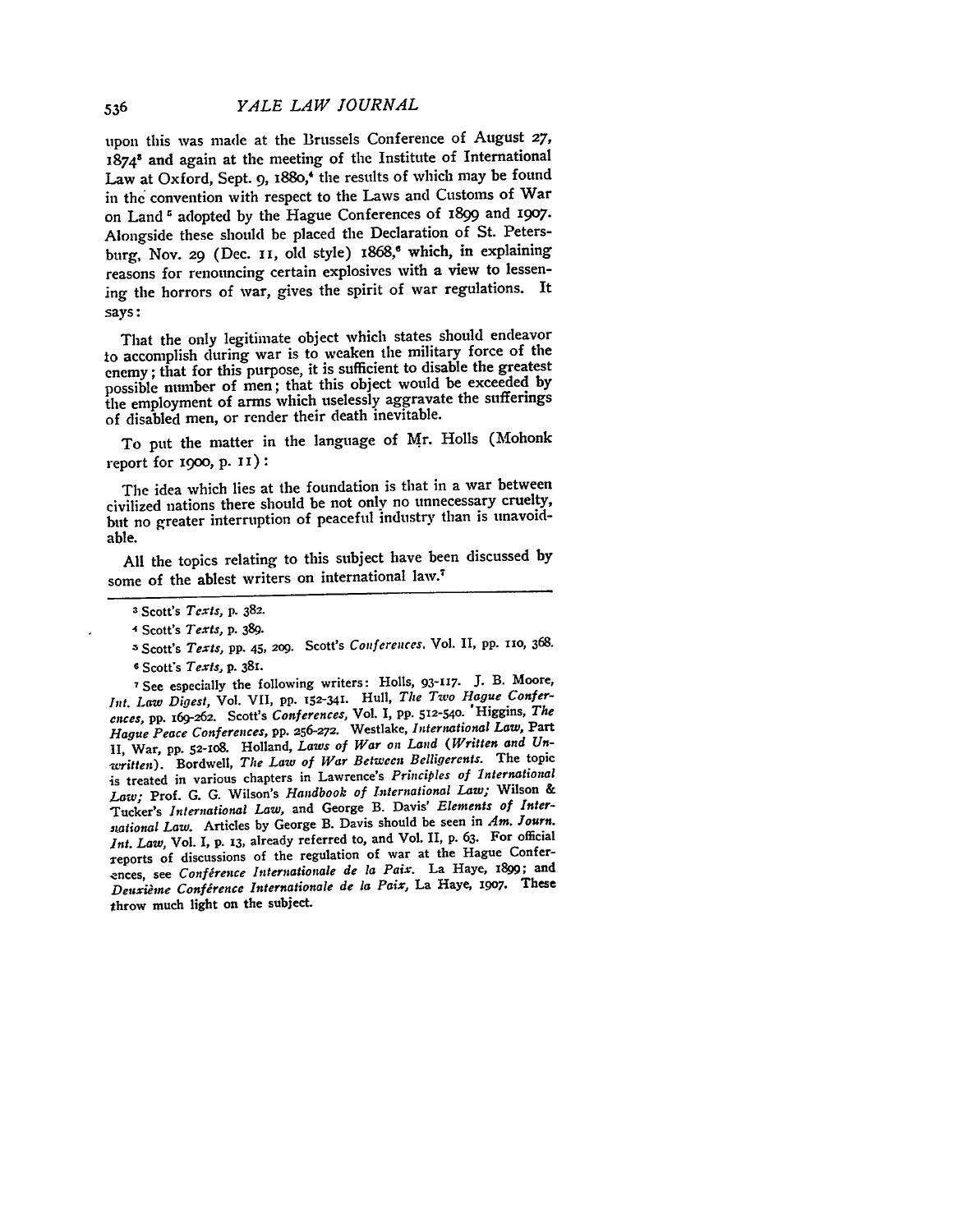The rules relating to the status of the wounded soldier, for whose benefit much has been done, are embodied in the Geneva Convention. In the year 1859 when the war was in progress in which Italy, France, and Austria took part, the humane spirit of the times, which had developed since the Napoleonic campaigns, was touched **by** the stories of the neglect and suffering of wounded men, particularly after the battle of Solferino, where many were left in a cruel manner to die from neglect. Organized relief was proposed by Mr. Dunant, who persuaded the Swiss government to call a meeting of the representatives of the nations at Geneva in 1864, which made the Geneva, sometimes called the Red Cross, Convention. This guaranteed surgical care and nursing for foe and friend alike in time of war; made hospitals neutral ground; protected ambulances; and, as far as possible, spared physicians, nurses and chaplains while engaged in works of mercy. These rules, however, applied only to troops fighting on land. An attempt was made to adapt them to sea warfare at a second meeting in Geneva in 1868, but the convention then adopted was never ratified. It was, however, revised and adopted by the First Hague Conference, held thirty-one years later. Meantime conditions under which land warfare was conducted and ideas of sanitation had changed so much that it became necessary for a complete revision of the original convention of I864.

In response to a recommendation made **by** the First Hague Conference a new convention was made in 1906.<sup>8</sup> This convention, however, did not apply to sea warfare, the completion of the rules in regard to which was left to the Second Hague Conference.9 There is, therefore, a general understanding among the nations as to the treatment of the sick and wounded in time of war, whether it be on the sea or on land.

As the first Geneva Convention (1864) does not appear in the Conventions of the First Hague Conference, but is simply adopted by title, so the second Geneva Convention is only referred to **by** title in the regulations respecting the Laws and Customs of War on Land. The section relating to them reads:

**<sup>8</sup>**For Red Cross Convention see Scott's *Texts,* p. 376. *Am. Journ.* nt. *Law,* Vol. I, p. 409, for article **by** Gen. George B. Davis, explaining this convention. Summarized briefly **by** Hull, pp. **i93-i99.** See also Higgins, pp. **8-38,** for texts and commentary.

**<sup>9</sup>** Scott's *Texts,* 267. Scott's *Conferences,* Vol. II, 446.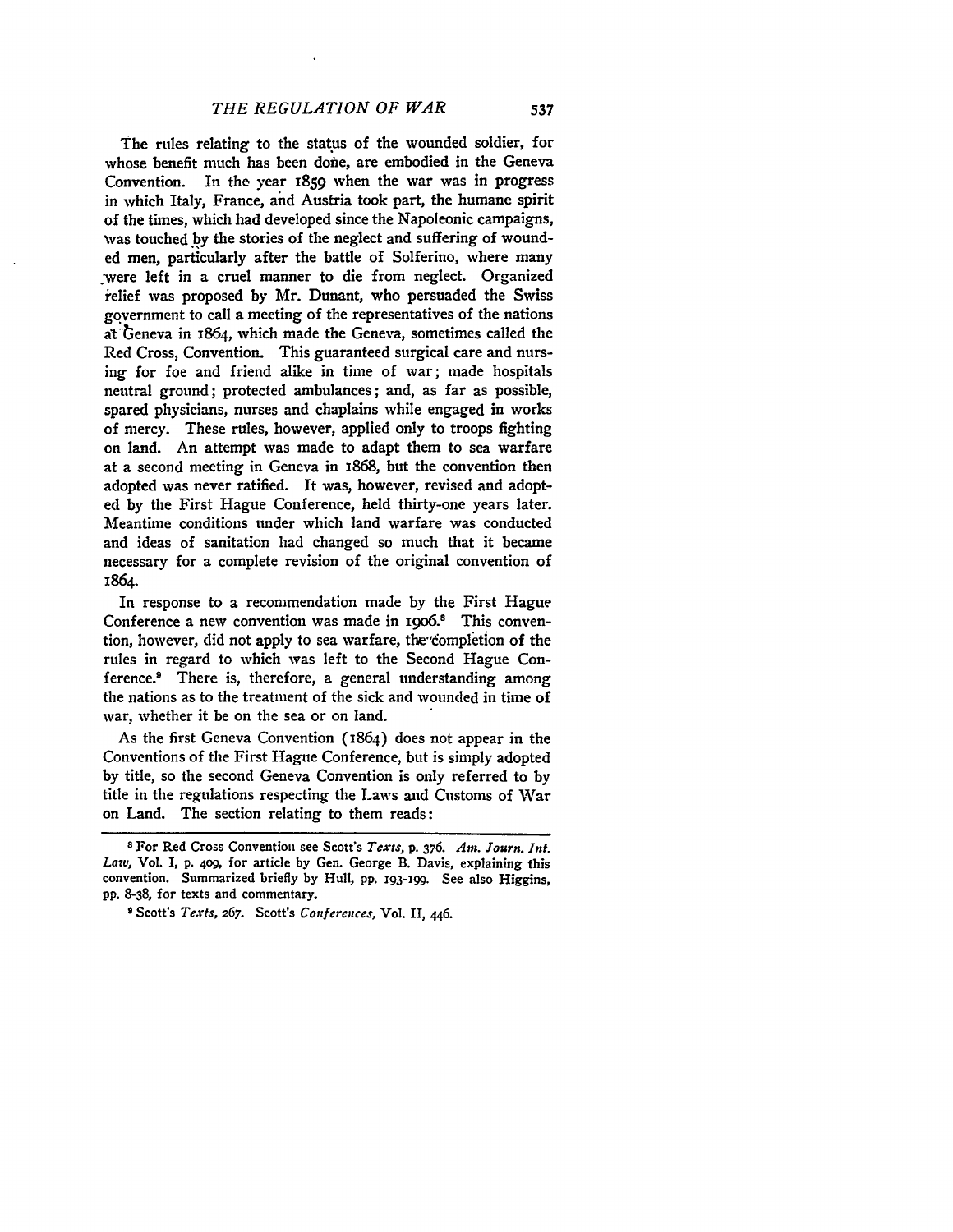The obligations of belligerents with regard to the sick and wounded are governed **by** the Geneva Convention.'"

The spirit of the new Geneva Convention, which is more technical in its wording than that of 1864, may be understood by the following extract from its first chapter:

Art. **i.** Officers, soldiers, and other persons officially attached to armies who are sick or wounded shall be respected and cared for, without distinction of nationality, **by** the belligerent in whose **power** they are.

However, a belligerent, when compelled to leave his wounded in the hands of the enemy, shall leave with them, so far as military conditions permit, a portion of the personnel and matériel of his sanitary service to assist in caring for them.

Art. **2.** Subject to the care that must be taken of them under the preceding article, the sick and wounded of an army who fall into the power of the other belligerent become prisoners of war, and the general rules of international law in respect to prisoners become applicable to them.

The belligerents remain free, however, to enter into such mutual stipulations in regard to sick and wounded prisoners as they may deem appropriate. They shall have, especially, authority to agree:

i. To mutually restore the sick and wounded left on the field of battle after an engagement.

**2.** To send back to their own country the sick and wounded who have recovered, or who are in a condition to be transported, and whom they do not desire to retain as prisoners.

**3.** To send the sick and wounded of the enemy to a neutral state, with its consent, and on condition that they shall be interned **by** the neutral state until the close of hostilities.

Art. **3.** After every engagement the belligerent who remains in possession of the field of battle shall take measures to search for the wounded and to protect the wounded and dead from spoliation and ill treatment.

He will see that a careful examination is made of the bodies of the dead prior to their interment or incineration."

Whether war be justified or not, whether rules of this kind give it moral recognition or not, the better nature of mankind is revealed in these provisions and the world would be the darker without them. There is also this to be said for the unfortunate soldier. In many countries, other than the United States and Great Britain, he is not a volunteer. He does not necessarily fight for his opinion, or for anything in which he has an interest.

**<sup>10</sup>**Scott's *Texts,* **p. 218.** Scott's Conferences, Vol. **II,** 387.

**<sup>11</sup>** Scott's *Texts,* p. 403.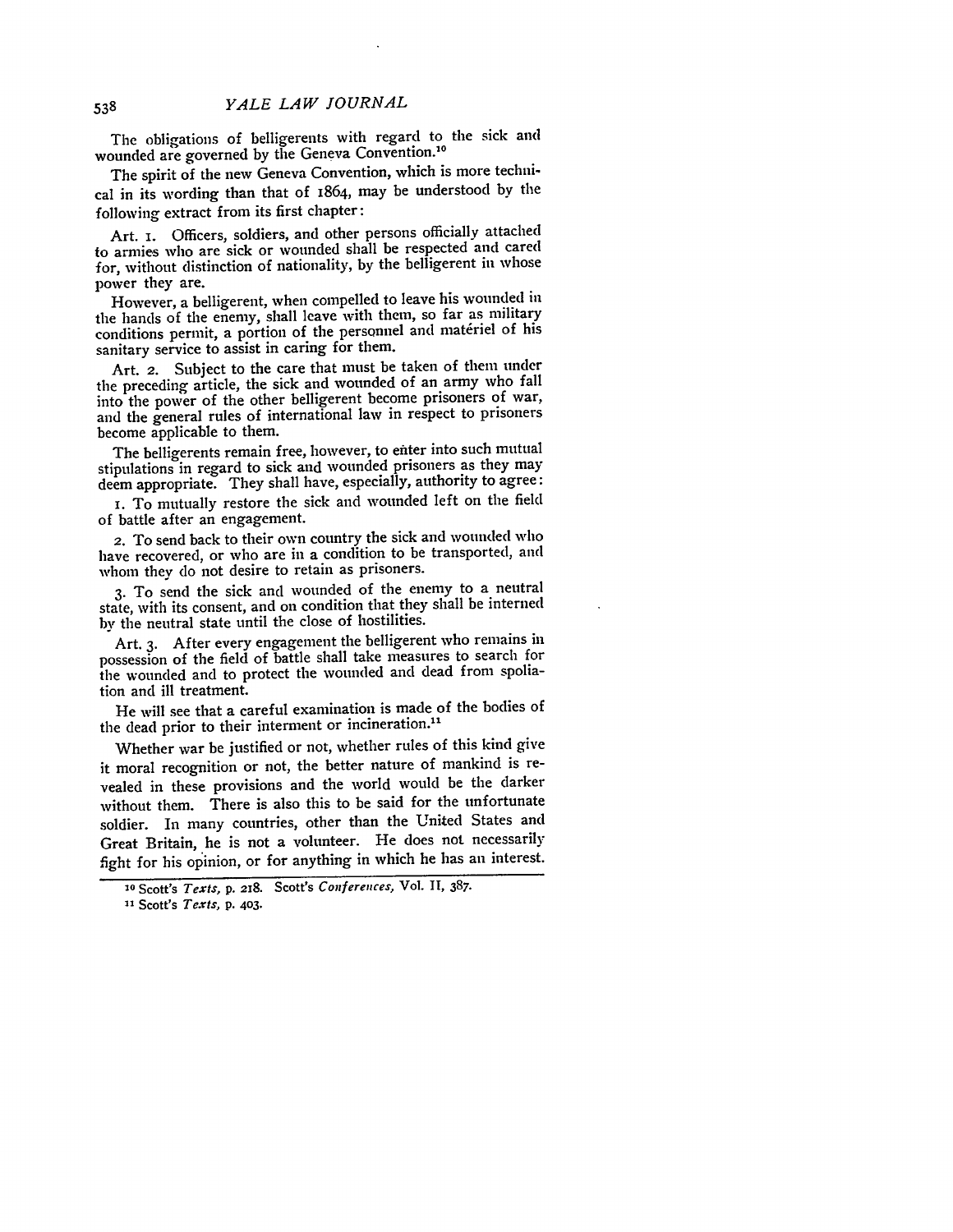He is compelled to take part in war whether he wishes to or not. Whatever is done for the European soldier by the Red Cross is, therefore, often done for a man who is not responsible for being a soldier and who cannot help himself.<sup>12</sup>

The rules relating to sea warfare protect hospital ships during hostilities; they allow such ships, equipped either wholly or in part by private individuals, or by officially recognized relief societies, to be used by a belligerent when properly certified. These are exempt from capture if formally put under the control of a belligerent. They must assist the wounded, sick and shipwrecked men in the service of both the belligerents, without distinction of nationality. They must not, however, be used for a military purpose or allow their movements to hamper the operations of belligerents. They must be marked with distinctive -signs so as to be easily distinguishable by day or night. If a battle takes place on a warship, its sick wards must be respected as much as possible. As it is permissible for an armed guard to be left in hospitals or with wounded men on the battlefield, so a guard may be placed over the sick wards of a hospital ship, and this circumstance will not deprive the ship of its immunity from capture. Neutral merchantships, yachts and boats may take on board sick or wounded, after- a naval battle, and vessels responding to an appeal for relief must be protected. Religious, medical and hospital attendants cannot be made prisoners of war, whether on sea or land. After every engagement the same care must be taken to look for and inquire into the condition of the sick and the wounded, and in this case the shipwrecked also, if there are any, as is taken under the rules for the same class of persons in land warfare.<sup>13</sup>

Much progress has been made in regard to the treatment of prisoners of war. When an American hears the phrase, "prisoners of war," he is naturally reminded of Andersonville and Libby prison, names that are mentioned here not to recall old strife, but to help learn of the light that has broken forth on a new day. The horrors of even fifty years ago, to say nothing of a century ago, cannot be repeated. Attention is especially called

**<sup>22</sup>** The work of the Red Cross has within recent years been thoroughly organized for relief in time of peace as well as war. See *Monthly Bulletin,* published by the Red Cross at Washington.

**<sup>13</sup>**For an examination of the Geneva Convention as applied to Naval warfare, see report by Prof. Renault, *Ant. Journ. Int. Law,* Vol. II, p. **295.** Higgins, pp. 382-391.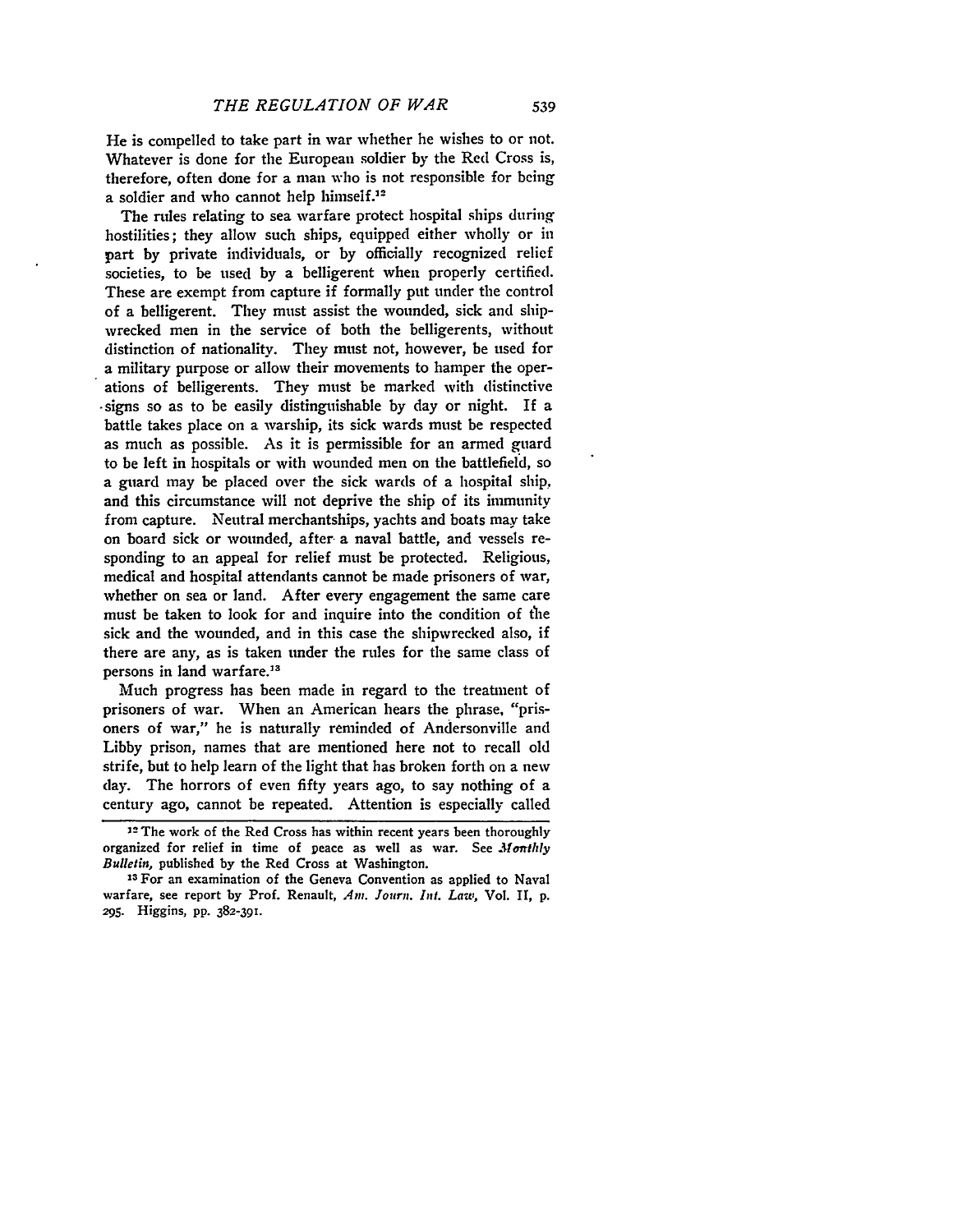to the three following regulations, the significance of which might escape the notice of the average reader who, for the first time, examines this technical and complicated subject.

Article 4 reads:

Prisoners of war are in the power of the hostile government, but not of the individuals or corps who capture them.

They must be humanely treated.

**All** their personal belongings, except arms, horses and military papers, remain their property.<sup>1</sup>

Again, Article *7* reads:

The Government into whose hands prisoners of war have fallen is charged with their maintenance.

In the absence of a special agreement between the belligerents, prisoners of war shall be treated as regards board, lodging, and clothing on the same footing as the troops of the government who captured them.15

There is nothing suggestive of the horrors of the old military spirit,-of dead lines, starvation, and shelterless camps, in these passages, but rather of the spirit of humanity, although it is presumed that a nation having prisoners of war must be able to care for them according to these rules.

Referring to the application of these rules in the Russo-Japanese War, the first to which they were applicable, Professor Hershey says:

**All** the witnesses who have given evidence (and they are numerois) speak in the highest terms of the treatment of Russian prisoners, and especially of the sick and wounded, on the part of the Japanese. **\* \* \* \*** Within a few weeks after the outbreak of the war Japan made arrangements for putting into operation the provisions of the Hague Conference for the treatment of prisoners. Of the Russian treatment of Japanese prisoners, less is apparently known than of the Japanese treatment of Russian prisoners. From such evidence as we have, it appears, however, that those Japanese prisoners who fell into the hands of the Russians were, as a rule, well cared for, except at Port Arthur.<sup>16</sup>

The usage of prisoners has been humanized in other respects. As soon as hostilities are begun a bureau is organized by the captor government which supplies information to the friends of those in captivity as to their condition. This bureau receives articles for them from their homes or from relief societies. If a

<sup>2</sup> Scott's *Texts,* **p. 211.** Scott's *Conferences,* Vol. II, p. *379.*

<sup>&#</sup>x27;3 Scott's *Texts,* **p. 212.** Scott's *Conferences,* Vol. II, p. 379.

**<sup>18</sup>**Hershey, *International Law and Diplomacy of the Russo-Japanese War,* pp. **319, 322.** See generally, chapters X and XI.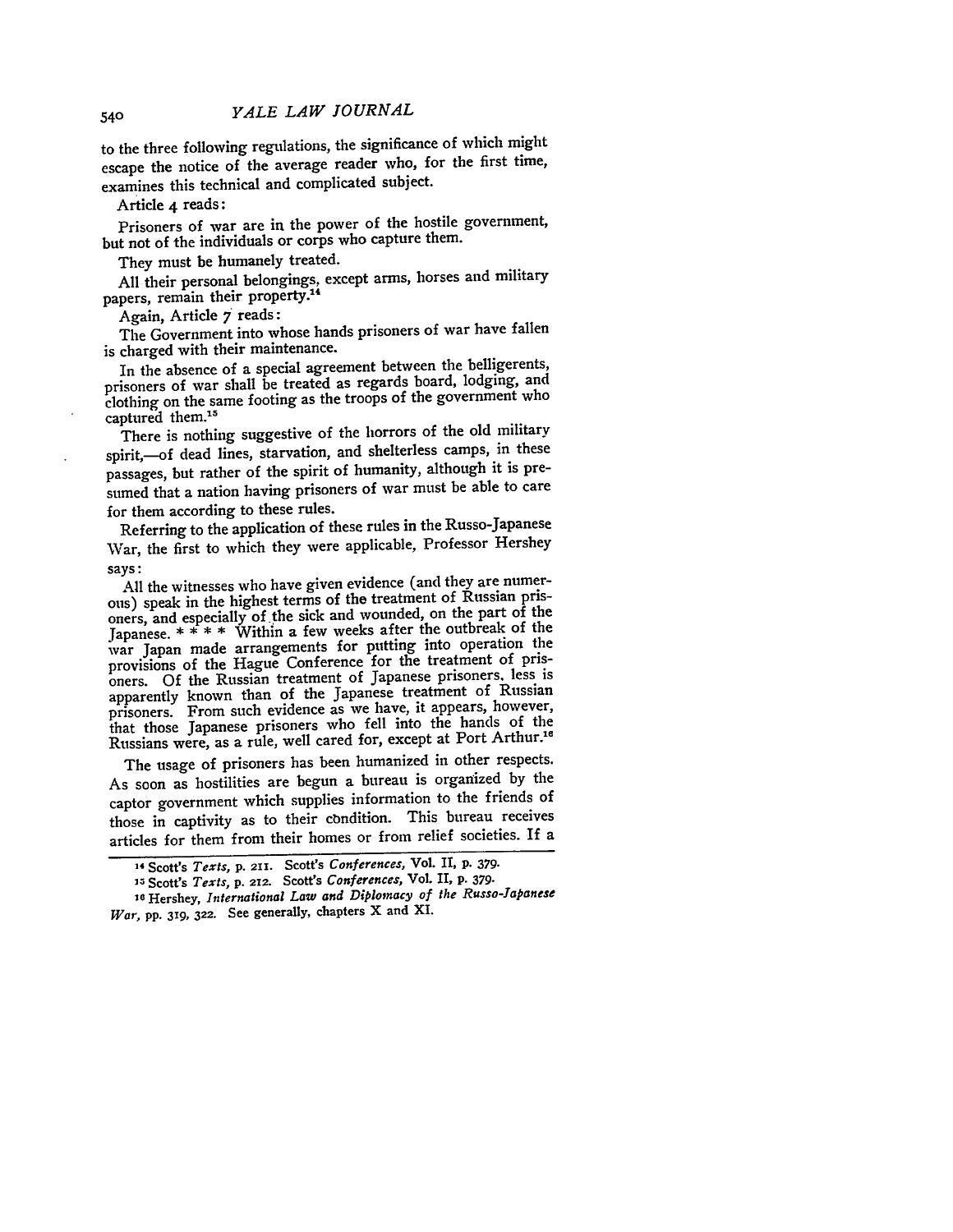prisoner is set to work **by** his captors he is paid for his labor, which must be appropriate to his station and must not be connect**ed** with military operations. Officers who are taken prisoners are paid the same wages as men of the same rank receive in the captor army, which must be refunded to the captor **by** the prisoner's own government after the war is over. **A** prisoner is supposed to suffer no more confinement than necessary to prevent his escape, but if he does escape, and is recaptured, he is not punished, except **by** closer confinement or surveillance.

The faithfulness with which these rules of war were observed in the Russo-Japanese War leads to belief in the practicability of still more reforms and is prophetic of a time when, from the point of view of the regulative and ameliorative measures, the war system, from its sheer inconsistency with the newer standards of humane conduct, will tend to go out of existence altogether.

Other regulations relate to the treatment of spies, bearers of flags of truce, restrictions as to means of injuring an enemy, and methods of conducting sieges or bombardments. Article **22,** taken from the Convention on the regulation of war, illustrates in a laconic, negative sentence the animating principle of the rules: "The right of belligerents to adopt means of injuring the enemy is not unlimited."<sup>17</sup> This phraseology is suggestive. We may well use the term *"limitation"* instead of regulation of war in order to indicate what its regulation means. Poison, treachery, killing men after they have surrendered, or have been disarmed and declaring that no quarter shall be given, are all forbidden.<sup>18</sup>

One of the most beneficial regulations applies to the treatment of the civilian inhabitants of a country suddenly invaded **by** an enemy's army. It is Article 2 of the annex to the Convention respecting the Laws and Customs of War on Land. It reads:

The inhabitants of a territory which has not been occupied, who, on the approach of the enemy, spontaneously take up arms to re-<br>sist the invading troops without having had time to organize themselves in accordance with Article I, shall be regarded as belligerents if they carry arms openly and if they respect the laws and customs of war.<sup>19</sup>

IT Scott's *Texts,* **p. 218.** Scott's *Conferences,* Vol. II, p. **387.**

<sup>&</sup>lt;sup>18</sup> For a short sketch of conditions under which war was conducted in former ages with references, see Bordwell, **pp. 7-25.** See also refer- ences in Davis' *Elenents of International Law,* **pp. 286, 326.**

**<sup>19</sup>** Scott's *Tcxts, p.* **210.** Scott's *Conferences,* Vol. **II,** p. *377.*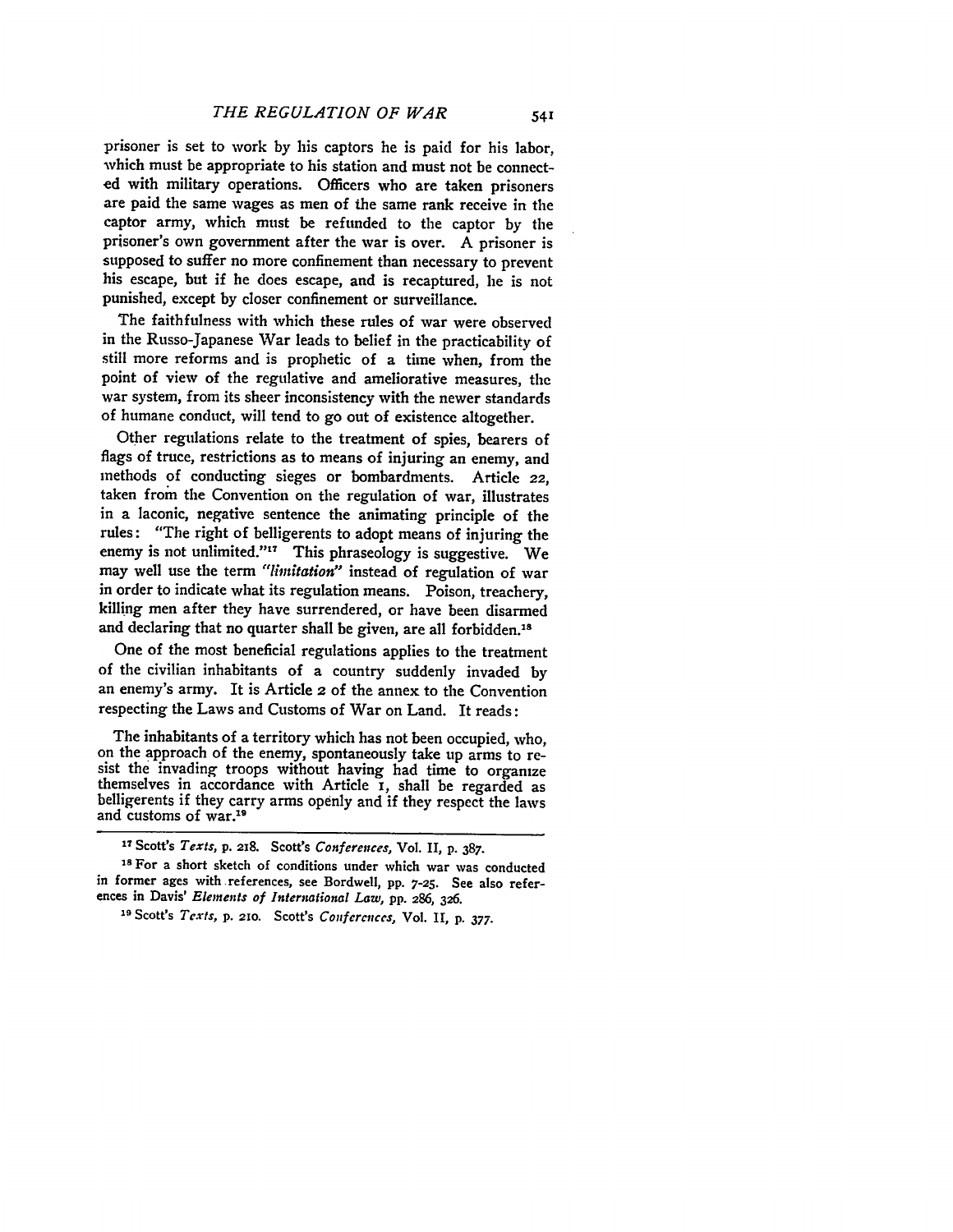This is a protection to countries having practically no standing army, but relying upon the patriotism of the masses of the people to respond to a call to arms to resist an invader, but it applies also to countries having a standing army which may be elsewhere occupied than in the territory invaded. The provision originated in the experiences incident to the levies *en masse* in France in 187o. It is an advance from the past as it tends to protect from ruthless slaughter or treatment as outlaws a military force not in uniform, provided it complies with the legal requirements specified.

It is an interesting fact that an attempt has been made by advocates of peace to have "inferior populations" who rise in rebellion against stronger powers, or against invaders, given belligerent rights, that is, to have these peoples recognized as coming under the rules and customs of war, and not be treated as outlaws. A resolution to this effect was passed at the International Peace Congress at Munich in 19o7. **.**It reads:

The Congress, while fully confirming its former resolutions as to the regulation of war being outside its province, invites, in a spirit of justice and humanity, and in the interests of the peace of the world, the governments of civilized countries to apply to socalled inferior populations, whether subject or independent, the provisions relating to the laws and customs of war contained in the Convention of the 29th of July, 1899, which afford protection both to persons and property.<sup>20</sup>

It is one of the sins of powerful and aggressive governments that when they are oppressing weaker peoples and states they do not deal with them according to the rules of war which apply between nations equally matched, but use a more brutal code of ethics altogether. As the benefits of the international movement for world peace are extended, it is reasonable to suppose that they will apply to inferior populations as well as to recognized governments and that the time will come when the least of the world's inhabitants will be treated in a civilized manner, provided that he himself does not resort to forbidden measures.

The law relating to private property on land should be considered, by comparison, in connection with the question of the treatment of private property on the sea. which, however, is not covered by this article. There is one important matter in relation to it that is often overlooked. There is a well recognized prin-

<sup>&</sup>lt;sup>20</sup> Bulletin Officiel du XVI le Congrès Universal de la Paix, Munich, 19o7; Berne, **i908,** p. **130.**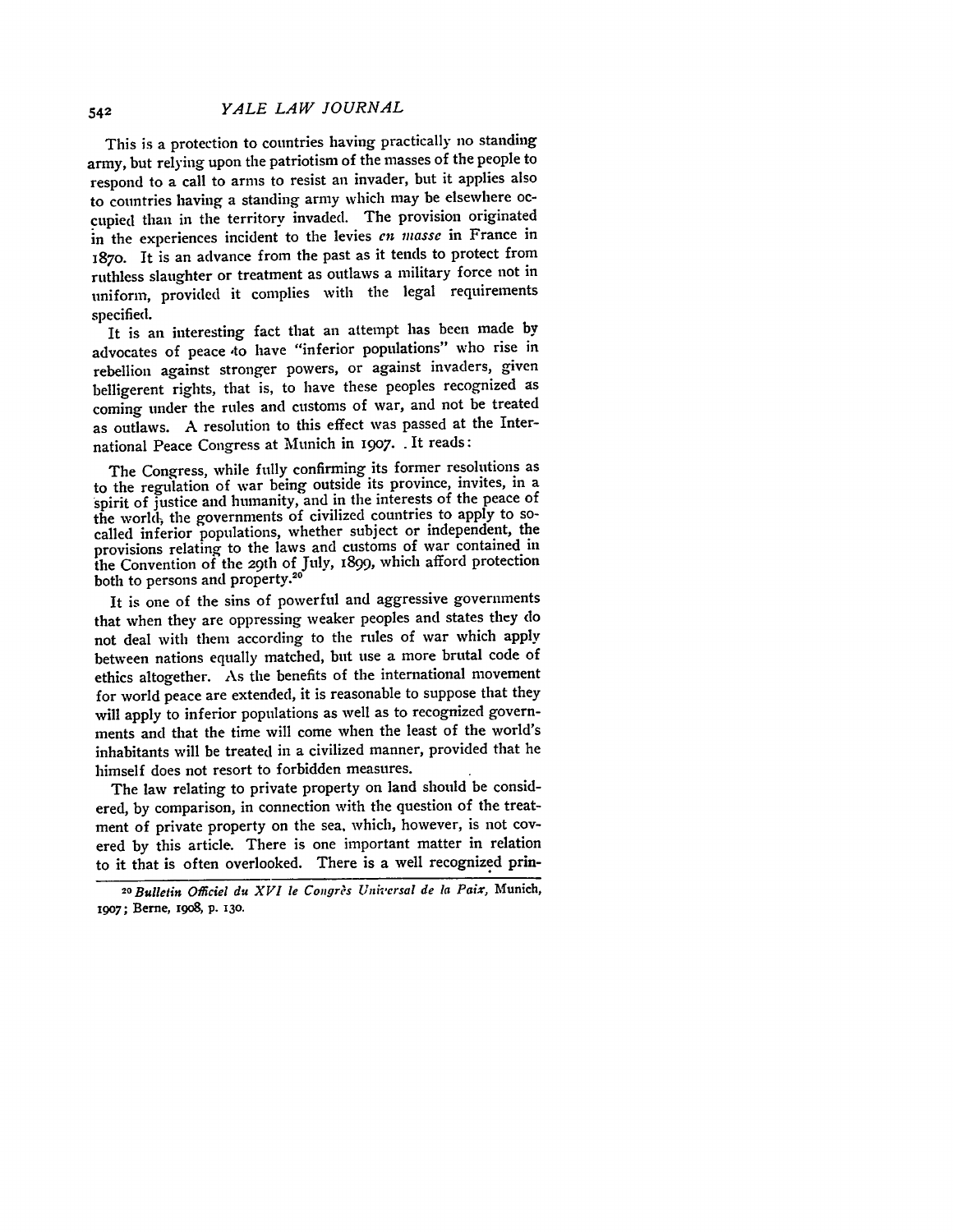ciple that except for "military necessity" private property on land must not be taken or destroyed, and, if appropriated for military purposes, on formal requisition, must be paid or receipted for. The term "military necessity," however, is a loophole for great wrongs. On the plea of "military necessity" terrible destruction to property has been wrought within the past half century. It excused the destruction of Atlanta by General Sherman's forces in our Civil War. On this ground the homes of many of the Boers and of the Filipinos were destroyed in the course of their subjugation. There are times when the supplies of an enemy may be as important to an invader as soldier's lives, but their appropriation often means starvation to women and children.

If there is any one tern the conception of which needs reformation it is this one. Whenever the matter comes up in courses in international law, in law schools and colleges, instructors should make it a point to explain the evils and inconsistencies which occur in the interpretation of the term "military necessity" and should encourage students to use their moral influence to have its scope restricted as much as possible in the future. Internationl Law is in an ethical, constructive stage; the aim of a teacher should be not **only** to state what the **law** is, but to suggest what it should be. And the same duty devolves upon all writers and publicists who deal with the subject. "Military necessity" ought to be limited or defined **by** the Third Hague Conference, and meantime the barbarities committed in its name ought to be given full publicity.<sup>21</sup>

In land warfare undefended towns are protected **(by** Article **25)** from bombardment **by** any means whatsoever. This provision prevents the use of airships in bombardments.

Bombardments of undefended towns and villages from the sea **by** naval vessels are no longer allowed. The Hague Convention **22** on this subject embodies the consensus of recent interna-

**<sup>22</sup>**Scott's *Texts,* **p.** 259. Scott's *Conferences,* Vol. **II,** p. 436. For a discussion, see Higgins, pp. **352-357.** Scott's *Confercnccs.* Vol. **I,** pp. **587- 598.** See also Prof. Scott's article in *Ant. Journ. Int. Law,* Vol. **II, pp.** 285-294.

**<sup>21</sup>**For a discussion of this subject, see Westlake *International Law,* Part II, p. 115. Holland, *The Laws of War on Land (Written and Un-written)*, pp. 12, 13, 14, 33, 43. Bordwell, *The Law of War Between Belligerents, p.* **5.** See also Chapter VII on Civil War of the United States, and Chapter.XIII on War in South Africa for illustrations of the extent to which the plea of military necessity may be carried.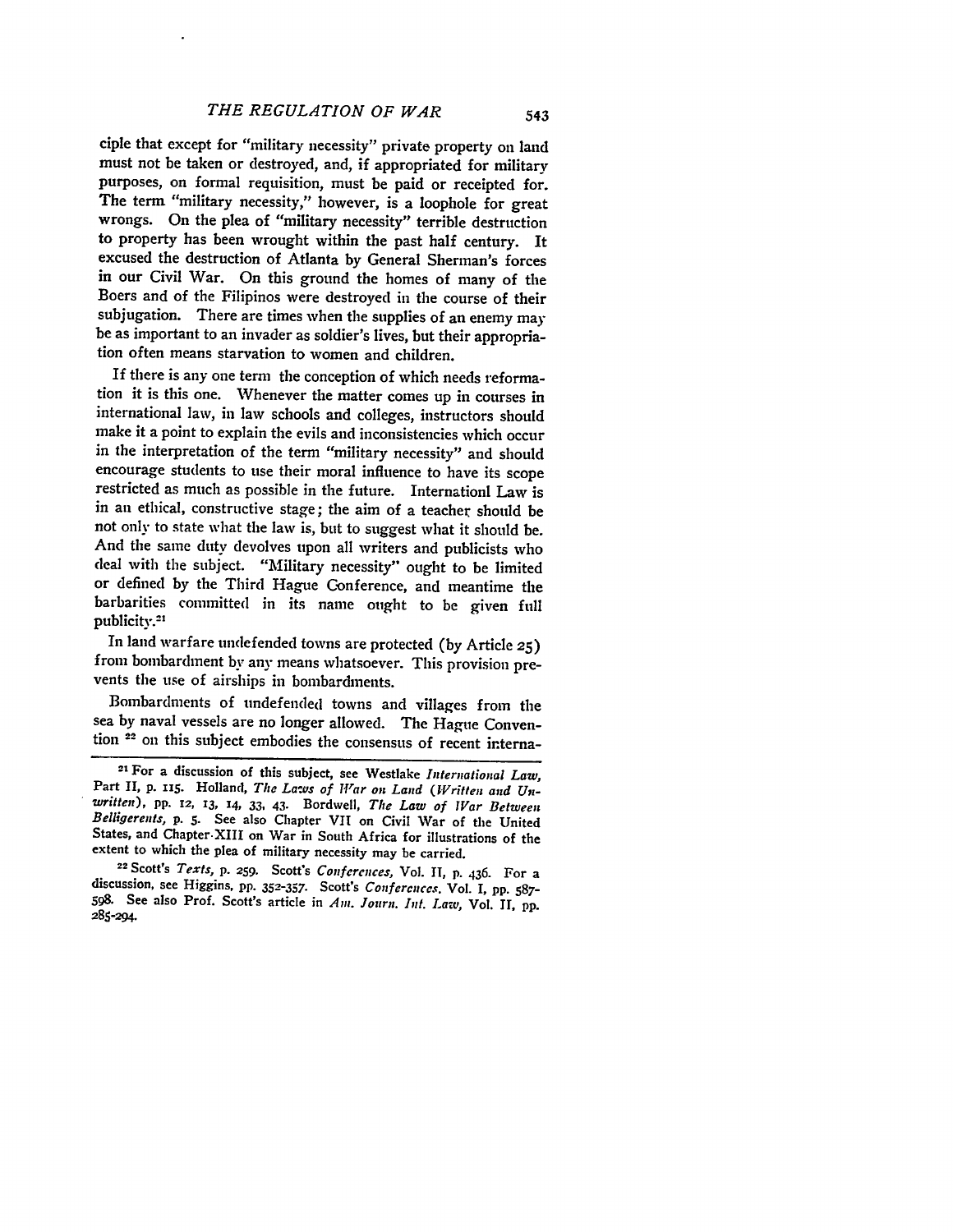tional opinion. The substance of it is given in its first article as follows

The bombardment **by** naval forces of undefended ports, towns, villages, dwellings, or buildings, is forbidden.

**<sup>A</sup>**place cannot be bombarded solely because automatic sub- marine contact mines are anchored off the harbor.

Local authorities may be compelled, under penalty of bombardment, to supply provisions for the immediate use of a naval force before it, but the requisitions must be in proportion to the ability of the place. Bombardments are not allowed for money contributions. Naval bombardments, like those on land, must be preceded **by** a warning given **by** the naval commander, who must do his utmost to spare certain buildings which are exempt from destruction under international law, such as relate to art, science, and religion, or hospitals when not used for a military purpose. These must be indicated by large signs that can be easily distinguishable **by** the attacking forces.

The value of this Convention is variously estimated. On the one hand it is hailed **by** some advocates of peace as a definite step towards disarmament. They say if an unfortified city may not be bombarded, why spend any more money on fortifications? But it is answered **by** militarists that, although this **law** prevents the bombardment of an undefended city, it does not prevent the enemy from landing its army and making that city a base of military operations or from proceeding from thence to the interior, and as for mines they might be removed **by** ingenious modern appliances and approach to a city made possible.

An attempt was made by the Second Hague Conference to prevent the laying of mines in such a manner as to destroy neutral commerce, but with only partial success. It is possible for mines and torpedoes to **be** constructed so that if they are cast adrift, they become harmless within a specified time, as, for instance, an hour. But several of the nations are unable as yet to adopt the by which torpedoes cast adrift may float in the sea until stopped<br>by some approaching vessel, not necessarily an enemy's war-ship,<br>but just as likely an ocean liner belonging to some other power, and having on board hundreds of innocent passengers, including women and children, with the result that the ship and passengers are destroyed. After the Russo-Japanese War the Chinese gov- **ernment** was obliged to send vessels out to sea to pick up floating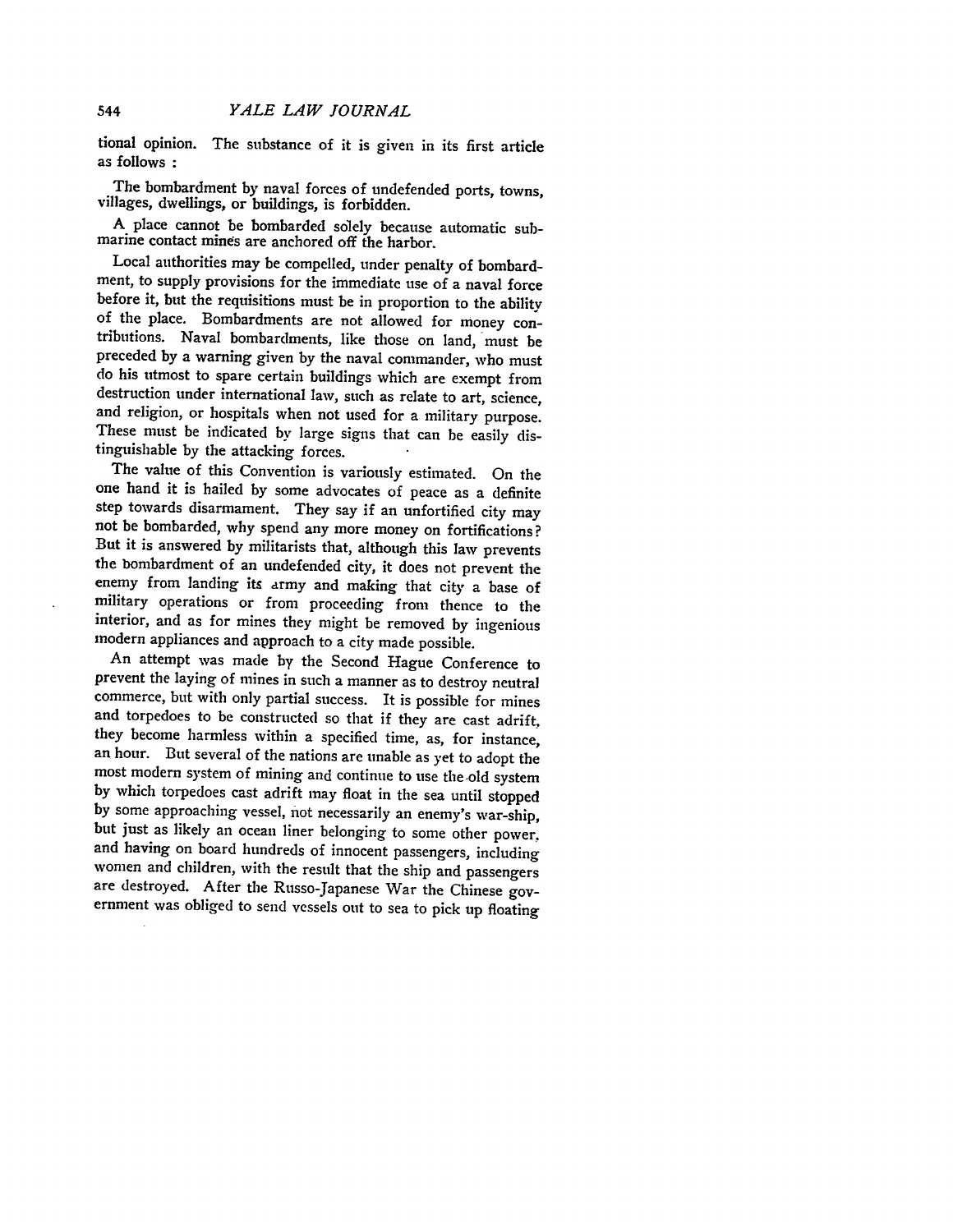mines of this destructive kind. The Chinese had lost several vessels and five or six hundred lives in consequence of criminal recklessness of one or both of the belligerents.

In spite of the progress made **by** the Conference in adopting a law for mines, a mistake was made **by** it in not restricting the laying of mines more carefully, and in allowing governments with old-fashioned methods too much time to adopt new ways. Dr. Thomas **J.** Lawrence, who is a great student of this subject, has already sounded a warning to the world in language that anybody can understand who reads his work, "International Problems and Hague Conferences." He says:

We should substitute for the vague Hague rule that unanchored contact mines should become harmless an hour after they cease to be controlled, the definite one that they must lose their explosive quality an hour, or any marked period that may be agreed upon, after they are dropped into the water. We should also provide that this rule come into operation immediately, and with it the corresponding rule that anchored mines should not be used unless they are so constituted as to become harmless the moment they break adrift. No days of grace should be allowed for other **and** more dangerous varieties.<sup>25</sup>

Dr. Lawrence then goes on to plead for the awakening of public opinion on this subject.

## He says:

What is wanted at the present moment is a world-wide agitation. Trading interests and humanitarian organizations should speak with one voice. We are threatened with maritime warfare far more destructive of innocent human life, and far more dangerous to neutral property than anything of the kind since the Dark Ages. If Chambers of Commerce all over the world would combine to put pressure on their respective governments, and religious and progressive forces in every land should expose and denounce the impending evils, we should soon find that the resources of diplomacy were equal to the task of averting them.<sup>24</sup>

Warfare in the air was limited **by** the following rule in **1899:**

The contracting powers agree to prohibit, for a term of five years, the launching of projectiles and explosives from balloons, or by other new methods of a similar nature.<sup>23</sup>

**<sup>23</sup>**Lawrence, *International Problems and Hague Conferences, p.* **200.** See also chapters VI, VIII and IX. Dr. Lawrence is an example of a writer who not only knows the laws of war, but wants them to be made more humane.

**<sup>24</sup>**The same, p. 2oi. See also for commentary, Higgins, pp. **328-345. 25** Scott's *Texts,* **p.** *79.* Scott's *Conferences,* Vol. **II, p. 153.**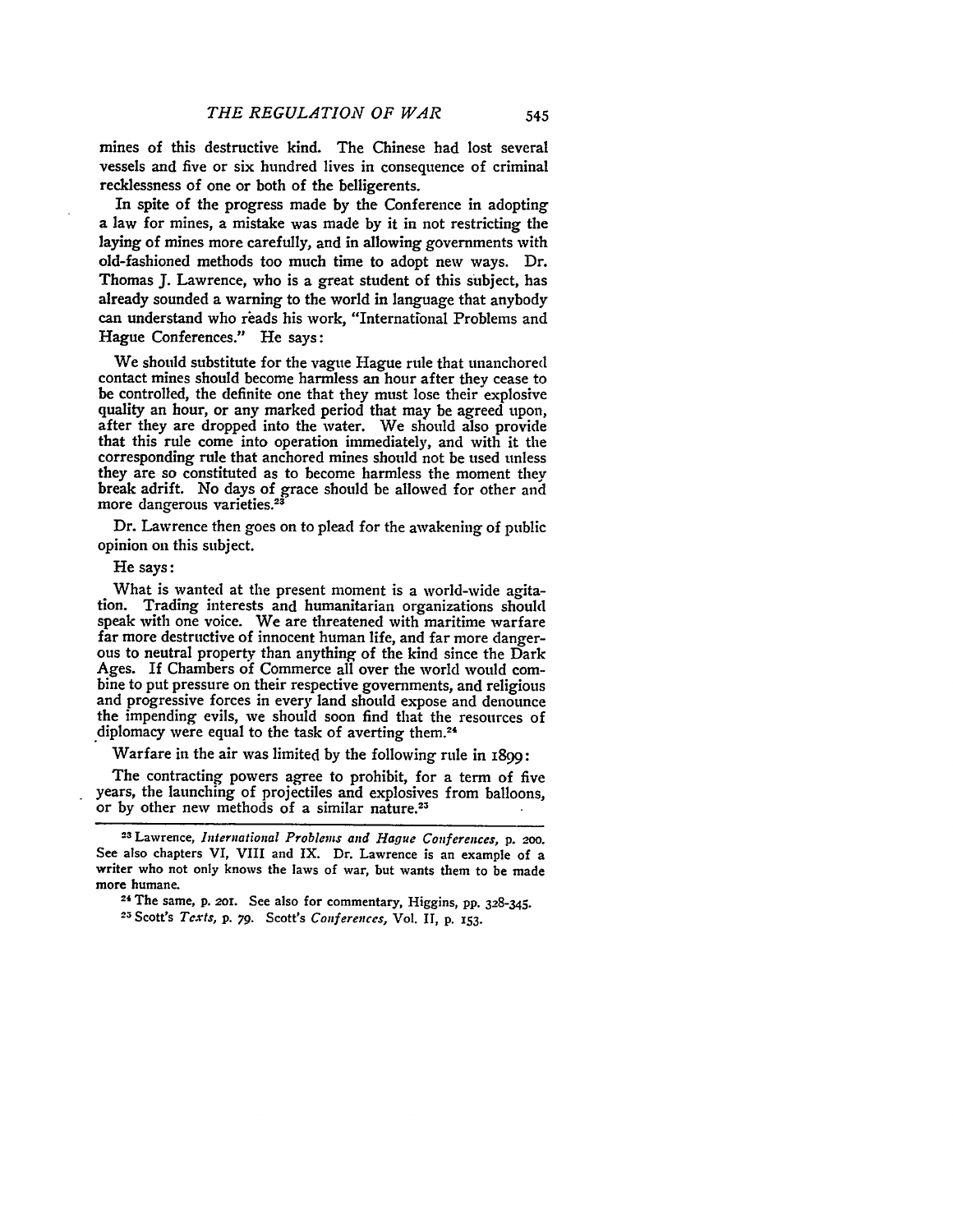The Conference of 19o7 declared that:

The contracting powers agree to prohibit, for a period extending to the close of the Third Peace Conference, the discharge of projectiles and explosives from balloons or by other new methods of a similar nature. $26$ 

This Declaration, though it commits the nations against the use of airships in war, lacks the ratification of some of the chief European governments including Russia, Germany, France, and Italy. Some of the American nations, Mexico for example, and Japan have failed to ratify it. This fact makes the actual value of the regulation doubtful should it be put to the test; and meantime experiments with airships are being made in nearly all the military countries.

Declarations of war form a subject by themselves in the proceedings of the Second Hague Conference.27 Legislation in regard to them marks a distinct change of view. In former times it was customary when war was intended for heralds ceremoniously to announce it to the enemy before taking action, but for the last **200** years, with some exceptions, one of which was the Franco-Prussian War, it has been customary to dispense with notice until the fighting has actually begun and then to give it, or in some way proclaim a state of war. This practice has a legal reason, as a country in order to claim the benefits of the laws of war, which permit doing exceptional acts, must inform other nations that it is engaged in war and not conducting its business under the ordinary laws of peace. Neutrals must also be duly notified. A country at war is concerned not only with its enemy, but with neutrals, whose lives and commerce have to be respected, though even neutrals are subjected to hardship. The nations learned a lesson when the Japanese fleet fired upon the Russian fleet at Port Arthur, taking it by suprise and destroying it without

**<sup>2</sup>G** Scott's *Texts,* p. **332.** Scott's *Conferences,* Vol. II, p. **525.** For a discussion see Higgins, **pp.** 488-491. The writer gives several valuable references. Compare also the prohibition with regard to the attack or bombardment of undefended towns "by any means whatsoever." (See *ante.)*

**<sup>27</sup>**Scott's *Texts,* **p.** 198. Scott's *Conferences,* Vol. II, p. 362. For discussion see Higgins, **p. 202-2o5.** Westlake, *International Law,* Part II, War, **pp.** 18-26. Scott's *Conferences,* Vol. I, **pp.** 516-522. Wilson, *Handbook of International Law,* **pp.** 246-249. Article **by** Ellery **C.** Stowell, *Aim. Journ. Int. Law,* Vol. II, P. **50.**